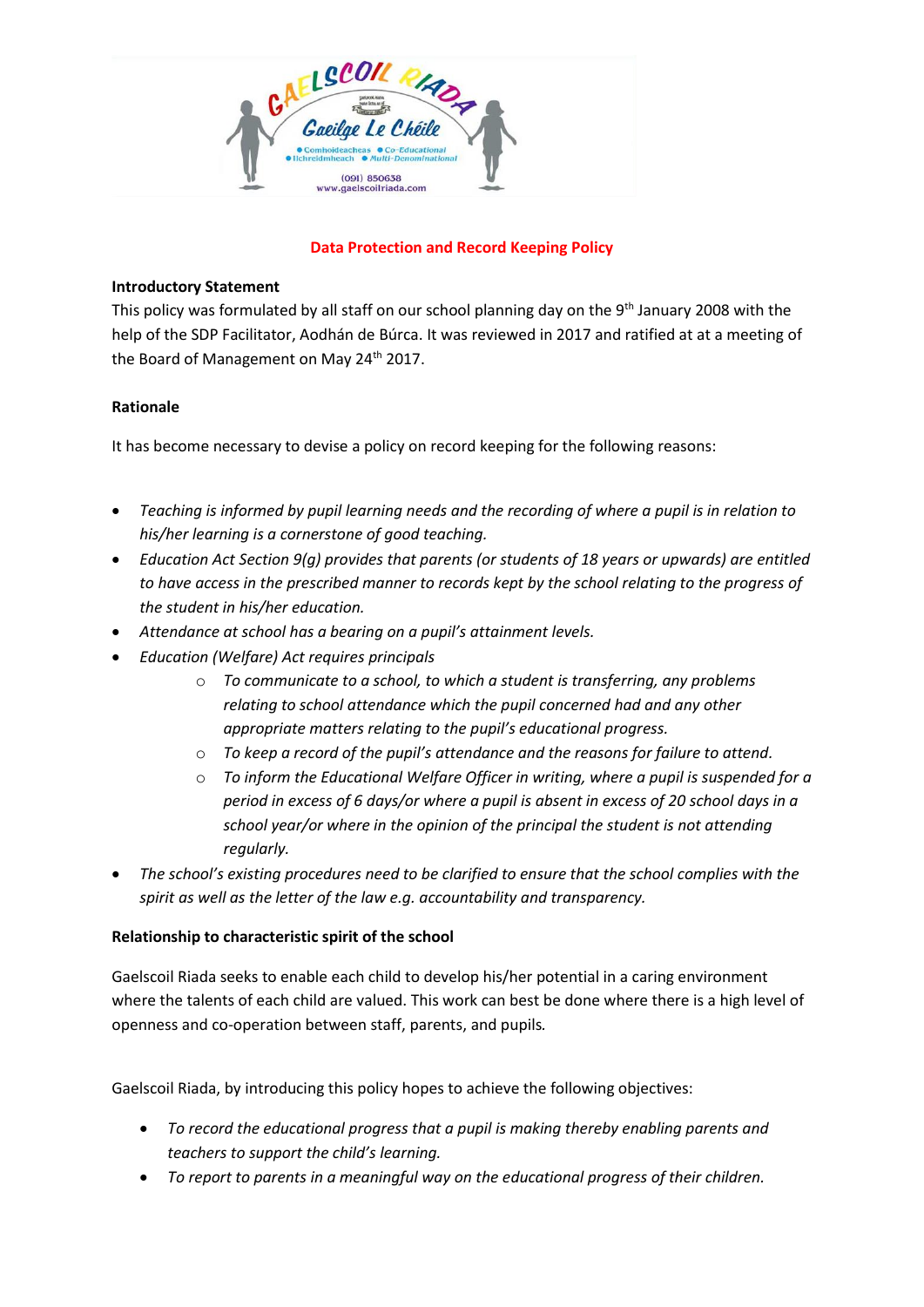

- *To establish clear, practical procedures that will enable parents/guardians (or past pupils who have reached the age of 18) to access records relating to educational progress.*
- *To ensure that this access is available within the capacity of the school to administer it.*
- *To establish a clear understanding, shared by management, staff and parents, as to the type of records that are maintained and how such records should be made available.*
- *To ensure that the school complies with legislative requirements while awaiting the issue of guidelines as to the 'prescribed manner' referred to in Section 9 (g) of the Education Act.*
- *To ensure that, in so far as possible, the school complies with legislative requirements/principles of good practice while awaiting the issue of guidelines*

# **Content of policy**

**Annual Reports:** Report cards are used in the school to report on the child's work on an annual basis. Copies of the report are sent home to parents and the booklets are kept in the school. A copy of the annual report is kept for ten years after the child leaves the school or when the child is 22 years old. If parents are separated, two separate copies will be given to both parents if requested.

**Standardised Tests***:* Standardised tests are administered in this school in the third term of each year. At present we are using the Drumcondra English and the Sigma T Maths test. Drumcondras are administered in first class in May. Teachers fill in the class teacher result sheet for each class. This is kept in school records and is used to make priorities in literacy /numeracy development. Scores are often transferred to graph format to make reading more accessible for staff. The child's individual test booklet is kept for one year from the date of the test. Parents are contacted if teachers are worried about results.

**Teacher-designed Tests:** The results of the tests designed by teachers will be kept for the year and they can be used for teacher planning, parent-teacher meeting and annual reports. Results of tests will inform teacher planning, parent teacher meetings and report cards. The results of these tests are kept by the class teacher.

**Screening Tests:** The MIST is administered to senior infants in the second term of the year. The test booklet is kept 10 years after the child has left the school/until the child is 22 years old. The test is administered to ascertain pupil's level of progress. We will get parent's permission before tests are administered.

**Diagnostic Tests:** Record of Diagnostic Tests will be recorded in the child's file. The results will be kept in the school 10 years after the child has left the school/until the child is 22 years old. The Nealle Analysis Tests(NALA) are administered in Gaelscoil Riada. Teachers will be looking for written permission before tests are administered.

**Samples of Pupil's Work:** Teachers keep class-based samples of children's work and art activities. The pupil's work will inform teacher planning, parent teacher meetings and report cards. The samples will be kept for the schoolyear only.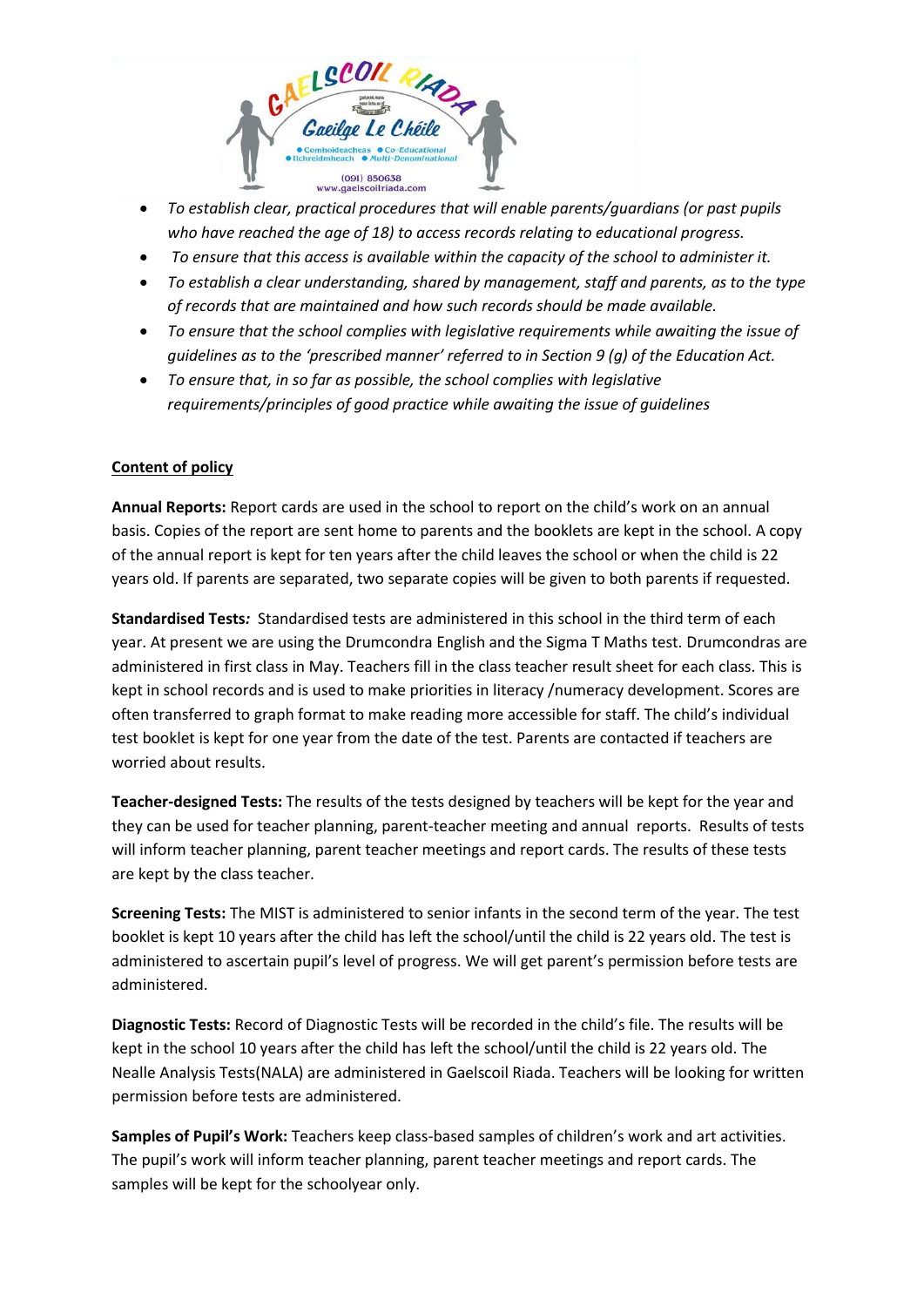

**IEP's / IPLP:** Plans are put in place for children who have been assessed, when the results of their tests show that they have special learning priorities. The plan is put together by the learning support/resource teacher after consultation with the class teacher and parents. The plan is kept in the school file for 10 years after the child has left the school/until the child is 22 years old.

**Records of attendance / absence:** Each class teacher keeps a roll book which records absences and attendance at school. The roll is generally completed at 9.50 each day and is kept following the guidelines given from the DES. Parents are reminded at the beginning of each term of the importance of attendance and of the need to send dated notes to the school, under the Education Welfare Act. These notes are kept by individual teachers in the back of the roll book. The notes help the staff to fill in returns to the EWB. A copy of the returns is kept in the school files. The principal also keeps a Leabhar Tinrimh which records daily, monthly and yearly totals of attendance for the whole school. All enrolled children are recorded in the school registers.

**Psychological Assessments:** Psychological records are kept on file. Access to these records is restricted and used only in the interest of the children. These reports are kept for 10 years after the child has left the school/until the child is 22 years old.

**Referrals for Learning Support/ Visiting Teacher Service/ Resource Teacher for Travellers:** If a child is being selected for learning support or other supplementary teaching a letter of permission will be forwarded to parents. This letter must be signed by parents and returned to the school before supplementary teaching can take place. The record will be kept in school/learning support files for or 10 years after the child has left the school/until the child is 22 years old.

**Enrolment Form:** Enrolment forms are given out to prospective parents at enrolment. Parents are asked to fill in this form and return the form to the school with a copy of the birth certificate.

**Code of Behaviour, signed by parents:** A Code of Behaviour is available in the school and is available to all parents. All parents sign the Code of Behavior. If they refuse to signed, it will be dated and put in the child's file. Acceptance of the code signed by parents will be kept for one year after the child completes school. Also, a record of

**Record of any serious injury/accident:** An incident book/form is kept in the school. This will be completed by the teacher on duty when the incident occurred. A letter is sent home regarding any incident that a teacher is worried about and it is signed and returned. This letter is stored in the Principal's office.

**Permission to leave school at lunchtime:** Children are not permitted to leave school at lunchtime. This decision will be reviewed in the future.

**Indemnity form for administration of medicine:** Refer to the Health and Safety Policy. Safety forn/letter to be sent home to each parent explaining our system. This will then be signed.

**Guidelines for administration of records including records related to employees**